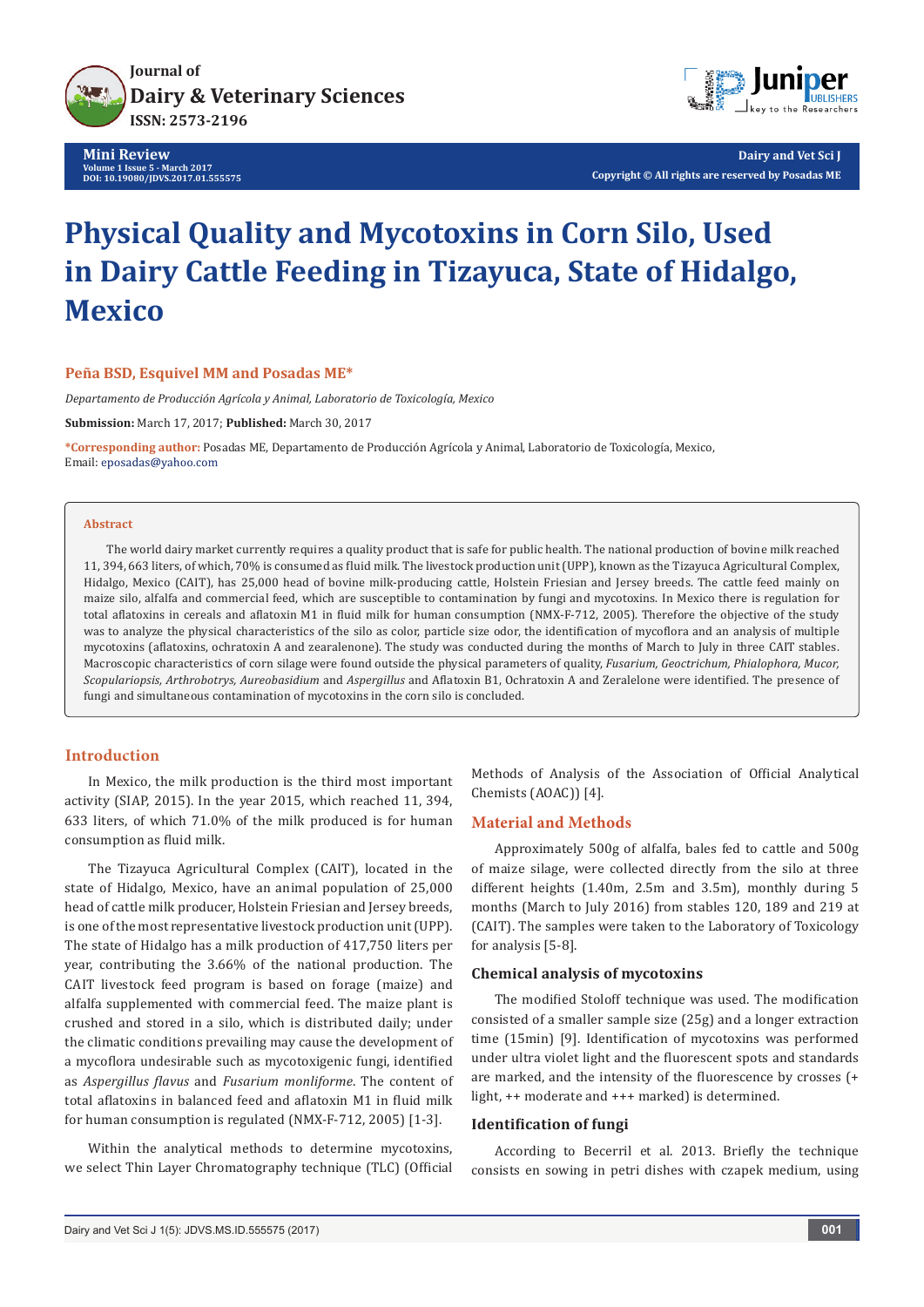the striation technique, under to incubate at temperature of 24 °C, for 11 days. The micro morphological characteristics of the colonies. Characteristics such as colony color, surface appearance, consistency and the presence of exudates. The micro morphological characteristics of the colonies. A drop of lactophenol blue is deposited in the center of an object holder, is observed the optical microscope of clear field to 40x, for the determination of fungi gender [10-12].

## **Results and Conclusion**

**Table 1:** Analysis of macroscopic characteristics of maize silage.

| <b>Characteristics</b> | <b>Result</b>                                                               | <b>Remarks</b>                                                                                                                     |  |
|------------------------|-----------------------------------------------------------------------------|------------------------------------------------------------------------------------------------------------------------------------|--|
| Color                  | Dark brown (Not<br>uniform in exterior<br>and interior). White<br>Sections. | Material over ripe, air<br>intake. Slow filling of<br>the silo. Presence of<br>fungi.                                              |  |
| Odor                   | Sour alcohol (vinegary).                                                    | Acetic fermentation.<br>Wet material.                                                                                              |  |
| Texture                | Firm.                                                                       | Adequate processing<br>(compaction), the<br>structures of the<br>original forage and the<br>parts of the plant are<br>appreciated. |  |
| Moisture               | Does not moisten hands<br>by being compressed<br>inside the cuff.           | With a normal pressure<br>the silage is kept loose                                                                                 |  |
| Presence of<br>fungi   | Positive.                                                                   | Presence of fungi in<br>more than one section<br>of the silo.                                                                      |  |
| Size of particle       | 10-15 cmparticle.                                                           |                                                                                                                                    |  |
| рH                     | 3.6                                                                         |                                                                                                                                    |  |

The results obtained from the analysis of the physical characteristics of maize ensilage are presented in Table 1. The color of the silage was brownish green and with the presence of mold. This indicates an air intake, a slow filling of the silo. In the case of particle size, the silage was found to have a particle size between 10-15cm, with color dark brown, and white Sections [13]. A presence of fungi, odor sour alcohol (vinegary).

The results obtained from the sowing were the identification of the following fungic genera: *Fusarium*, *Geoctrichum, Phialophora, Mucor, Scopulariopsis, Arthrobotrys, Aureobasidium* and *Aspergillus*. The results obtained from the multiple qualitative analysis of mycotoxins by thin-layer chromatography (TLC) are presented in Table 2. It can be seen that all samples of both maize and alfalfa silage were positive for more than one mycotoxin [14].

**Table 2:** Análisis cualitativo de micotoxinas por Cromatografía de Cromatografía de Capa Fina (TLC).

| Sample           | Color               | Intensity | <b>Result</b> |
|------------------|---------------------|-----------|---------------|
| Soil             | <b>Blue Intense</b> | $++++$    | Aflatoxin B1  |
|                  | Lemon green         | $++$      | Ocratoxin A   |
| 1.40m            | <b>Blue Intense</b> | $\ddot{}$ | Aflatoxin B1  |
|                  | Lemon green         | $^{+++}$  | Ocratoxin A   |
| 2.5m             | Lemon green         | $\ddot{}$ | Ocratoxin A   |
|                  | Bluish Green        | $^{+++}$  | Zeralenone    |
| 3.5 <sub>m</sub> | Bluish Green        | $\ddot{}$ | Zeralenone    |
| Compound         | Intense Blue        | $\ddot{}$ | Aflatoxin B1  |
|                  | Intense Blue        | $\ddot{}$ | Ocratoxin A   |
|                  | Lemon green         | $+++$     | Zeralenone    |

#### **References**

- 1. [Berthiller F, Schuhmacher R, Adam G, Krska R \(2009\) Formation,](https://www.ncbi.nlm.nih.gov/pubmed/19585112)  [determination and significance of masked and other conjugated](https://www.ncbi.nlm.nih.gov/pubmed/19585112)  [mycotoxins. Anal Bioanal Chem 395\(5\): 1243-1252.](https://www.ncbi.nlm.nih.gov/pubmed/19585112)
- 2. Elikagaien N, Fundazioza E (2006) Micotoxinas en alimentos y piensos ¿un riesgo químico emergente? Fundación Vasca para la Seguridad Agroalimentaria, p. 1-5.
- 3. Filippi R (2011) Conceptos básicos en la elaboración de ensilajes. Universidad de la Frontera, Chile, pp. 1-95.
- 4. Heinrichs J, Kononoff P (2008) Evaluando el tamaño de partícula de forrajes y RTMs usando el Nuevo Separador de Partículas de Forraje de Penn State. Universidad Estatal de Pensilvania, Pensilvania, US.
- 5. Gallardo M (2015) Forrajes conservados: Aspectos nutricionales y diagnóstico de calidad. Manuales Forratec. pp. 1-95.
- 6. Gimeno A (2010) Revisión de las concentraciones máximas tolerables para ciertas micotoxinas en el alimento. Albéitar online. Portal Veterinaria Albéitar de España.
- 7. Gonçalves B, Rosim R, Fernandes C, Corassin C (2015) The in vitro ability of different Saccharomyces Cerevisiae-based products to bind aflatoxin B1. Food Control 47: 298-300.
- 8. Lara A (2003) Métodos de Determinación, Identificación y Control de Micotoxinas en Ingredientes para la Nutrición Animal. Asociación Mexicana de Nutrición Animal (AMENA). pp. 1- 10.
- 9. Nguyen QT, Ogle B, Pettersson H (2008) Efficacy of bentonite clay in ameliorating aflatoxicosis in piglets fed aflatoxin contaminated diets. Trop Anim Health Prod 40: 649-656.
- 10. (2009) Organización de las Naciones Unidas para la Alimentación y la Agricultura (FAO)/ Organización Mundial de la Salud (OMS). Producción de alimentos de origen animal.
- 11. Robledo M, Rojas A, Medina I, Barrón B, Romero C, et al. (2012) Micotoxinas en Nayarit, México: Estudio de casos. Bio Ciencias 1(2): 92- 98.
- 12. Peña S (2013) La Contaminación por Aflatoxinas en el maíz procedente de los estados de Morelos, Hidalgo, Estado de México y el D.F. Entorno ganadero 61: 46-49.
- 13. Peña S, Vidal M (2013) Producción potencial de micotoxinas por hongos patógenos aislados en Híbridos de maíz mejorado (Zea mays L). Sociedades Rurales, Producción y Medio Ambiente 13(25): 127-146.
- 14. Reyes W, Isaías V, Rojo F, Jiménez C, Lucas E, et al. (2008) Incidencia de hongos y micotoxinas en el ensilaje de maíz en el estado de Jalisco, México. Revista Iberoamericana de Micología, 25(3): 182-185.